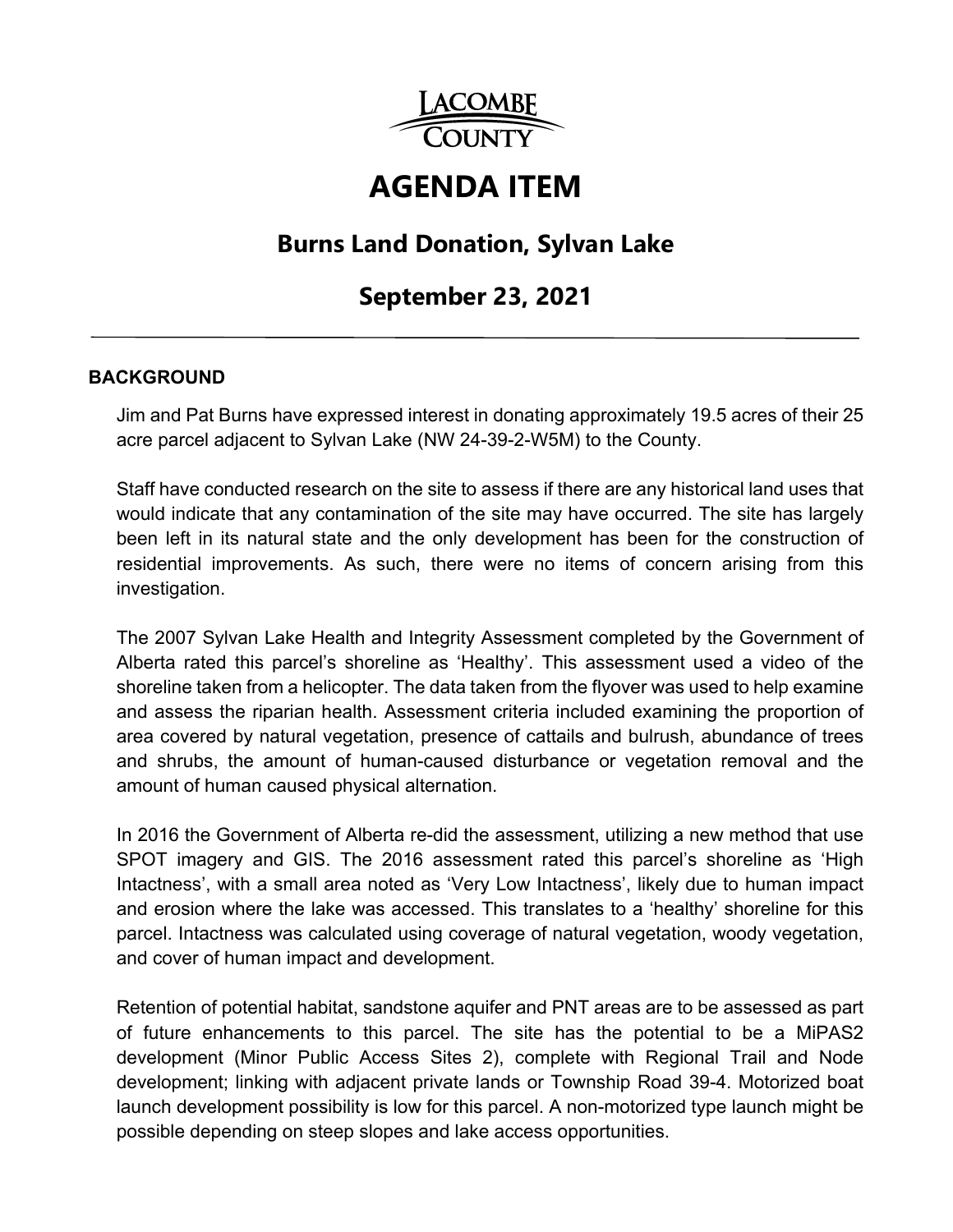#### **POLICY CONSIDERATIONS**

Policy AD(37) contains the guidelines/procedures for the acceptance of gifted lands as follows:

- 1. Conduct a general review of the lands ensuring that the lands will be an asset to the County and could be used for recreational, environmental or any other public purpose deemed to be beneficial to the County, its residents and/or visitors.
- 2. Consider and examine any conditions that the donator may request be imposed ensuring that the conditions do not have any negative impact on the County.
- 3. Ensure there is no environmental liability connected to the lands that could be inherited by the County upon acquisition either immediately or any time in the future.
- 4. Consider the impact on any long term commitment from the County for maintenance and upkeep of the lands.
- 5. Following the completion of the above items and the determination that the acceptance of the lands will benefit the County and there are no ensuing liabilities, the County Manager will seek Council approval to enter into an agreement with the donator to acquire the lands and ensure those lands are protected for the said purposes.
- 6. Lacombe County will consider issuing of a tax receipt to the donator for the value of the donated lands in accordance with Canada Revenue Agency guidelines.

ENV&REC 4.4.7 Municipal Subdivision

Subdivision may be approved for the following land uses:

a) municipal purposes.

This parcel is an un-subdivided quarter section and would be eligible for a first parcel out subdivision so it does align with our first parcel out subdivision policies as well as our policy for subdivision for municipal purposes.

#### **STRATEGIC PLAN**

The following elements of Lacombe County's Strategic Plan are relevant to this proposal:

Our Vision: "An attractive, balanced and progressive community.

Environment Strategy: "Protect the Environment"

Key Action Item: 2.1 (A) Inventory Environmentally Significant Areas in the County for the purposes of long range planning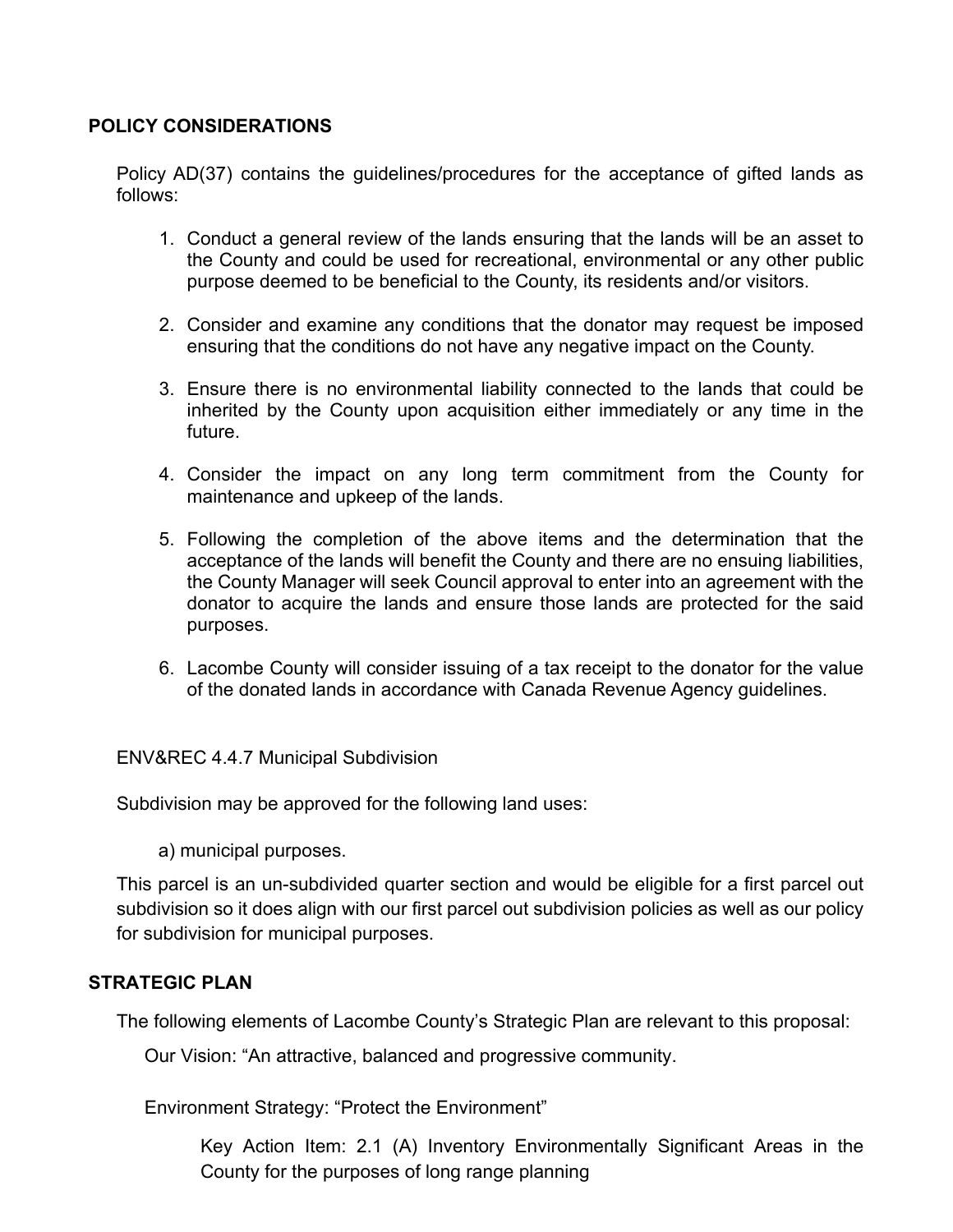Recreation Strategy: "Address recreation needs and opportunities"

Key Action Item: 7.1 (A) Develop a Parks and Open Spaces Plan which includes an evaluation process for the acquisition and uses of recreation and natural areas

### **PUBLIC PARTICIPATION**

Lacombe County sees the value in engaging the public through a variety of mediums and is committed to open, accountable and responsive decision making, including different levels of engagement with the public as outlined in the Policy AD(40): Public Participation Policy. The appropriate level of engagement for each public participation opportunity should be selected on a project-to-project basis. The levels of engagement within the policy are as follows:

- *Inform*: To provide the public with balanced and objective information to assist them in understanding the problem, alternatives, opportunities and/or solutions.
- *Consult*: To obtain public feedback on analysis, alternatives and/or decisions.
- *Involve*: To work directly with the public throughout the process to ensure that public concerns and aspirations are consistently understood and considered.
- *Collaborate*: To partner with the public in each aspect of the decision including the development of alternatives and the identification of the preferred solution.
- *Empower*: To place final decision making in the hands of the public.

This project was determined to warrant the *Inform* level of public participation. The land donation, will be published in the County News informing the public on the acquisition if successful.

#### **BUDGET IMPLICATIONS**

The financial implications depend largely on what amenities are placed on the lands. In this case staff are not recommending any improvements at this time. The intent would be to leave it as a natural area.

If in the future access to the parcel for a passive recreation area is identified as an option by Council, staff would only recommend a simple small parking lot with a garbage can and a trailhead sign. The total costs associated with these improvements is approximately \$36,604. The annual maintenance costs are projected to be around \$7,500-\$10,000. Survey and appraisal costs are estimated to be approximately \$5000.

The Burns are supportive of either leaving the area natural or use as a passive natural trail in the future. The Burns currently have a private trail that loops through the lands proposed to be donated that could easily be connected to a parking lot at the entrance in the future.